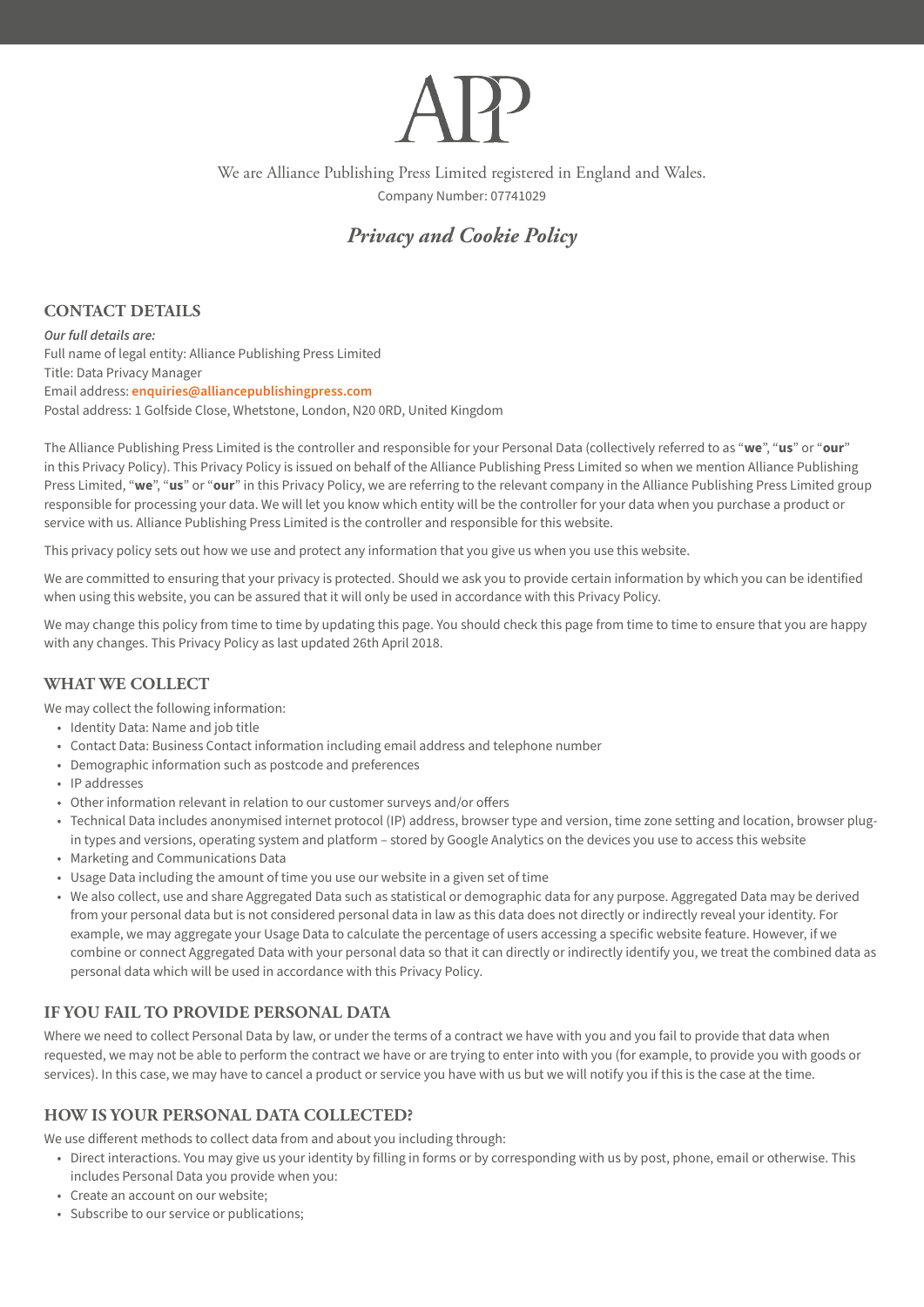- • Request marketing;
- • Request product/service support;
- Entering a competition, promotion or survey; or
- • Give feedback.
- • Automated technologies or interactions. As you interact with our website, we may automatically collect Technical Data about your equipment, browsing actions and patterns. We collect this Personal Data by using cookies, server logs and other similar technologies. We may also receive Technical Data about you if you visit other websites employing our cookies.
- • Third parties or publicly available sources. We may receive Personal Data about you from various third parties and public sources. We currently only use Google Analytics (with anonymised feature) Technical Data.

We will only use your personal data when the law allows us to. Most commonly, we will use your personal data in the following circumstances: • Where we need to perform the contract we are about to enter into or have entered into with you.

- Where it is necessary for our Legitimate Interests (or those of a third party) and your interests and fundamental rights do not override those interests. Legitimate Interest means the interest of our business in conducting and managing our business to enable us to give you the best service/product and the best and most secure experience. We make sure we consider and balance any potential impact on you (both positive and negative) and your rights before we process your personal data for our Legitimate Interests. We do not use your personal data for activities where our interests are overridden by the impact on you (unless we have your consent or are otherwise required or permitted to by law).
- • Under a Performance of Contract. Performance of Contract means processing your data where it is necessary for the performance of a contract to which you are a party or to take steps at your request before entering into such a contract.
- Where we need to comply with a legal or regulatory obligation.

## **WHAT WE DO WITH THE INFORMATION WE GATHER**

We require this information to understand your needs and provide you with a better service, and in particular for the following reasons:

- Internal record keeping
- • We may use the information to improve our products and services.
- • We may periodically send promotional emails about new products, special offers or other information which we think you may find interesting using the email address which you have provided.
- • From time to time, we may also use your information to contact you for market research purposes. We may contact you by email, phone or mail. We may use the information to customise the website according to your interests.

## **PURPOSES FOR WHICH WE WILL USE YOUR PERSONAL DATA**

We have set out below, in a table format, a description of all the ways we plan to use your Personal Data, and which of the legal bases we rely on to do so. We have also identified what our Legitimate Interests are where appropriate.

Note that we may process your Personal Data for more than one lawful ground depending on the specific purpose for which we are using your data. Please contact us if you need details about the specific legal ground we are relying on to process your Personal Data where more than one ground has been set out below:

## *Purpose/Activity* **/** *Type of data* **/** *Lawful basis for processing including basis of Legitimate Interest*

To register you as a new customer **/** (a) Identity (b) Contact **/** Performance of a contract with you.

To manage our relationship with you which will include: (a) Notifying you about changes to our terms or privacy policy (b) Asking you to leave a review or take a survey **/** (a) Identity (b) Contact (c) Profile (d) Marketing and Communications **/** (a) Performance of a Contract with you (b) Necessary to comply with a legal obligation (c) Necessary for our Legitimate Interests (to keep our records updated and to study how customers use our products/services).

To enable you to partake in a prize draw, competition or complete a survey **/** (a) Identity (b) Contact (c) Profile (d) Usage (e) Marketing and Communications **/** (a) Performance of a Contract with you (b) Necessary for our Legitimate Interests (to study how customers use our products/ services, to develop them and grow our business).

To administer and protect our business and this website (including troubleshooting, data analysis, testing, system maintenance, support, reporting and hosting of data) **/** (a) Identity (b) Contact (c) Technical **/** (a) Necessary for our Legitimate Interests (for running our business, provision of administration and IT services, network security, to prevent fraud and in the context of a business reorganisation or group restructuring exercise) (b) Necessary to comply with a legal obligation.

To deliver relevant website content and advertisements to you and measure or understand the effectiveness of the advertising we serve to you **/** (a) Identity (b) Contact (c) Profile (d) Usage (e) Marketing and Communications (f) Technical **/** Necessary for our Legitimate Interests (to study how customers use our products/services, to develop them, to grow our business and to inform our marketing strategy).

To use data analytics to improve our website, products/services, marketing, customer relationships and experiences **/** (a) Technical (b) Usage **/** Necessary for our Legitimate Interests (to define types of customers for our products and services, to keep our website updated and relevant, to develop our business and to inform our marketing strategy)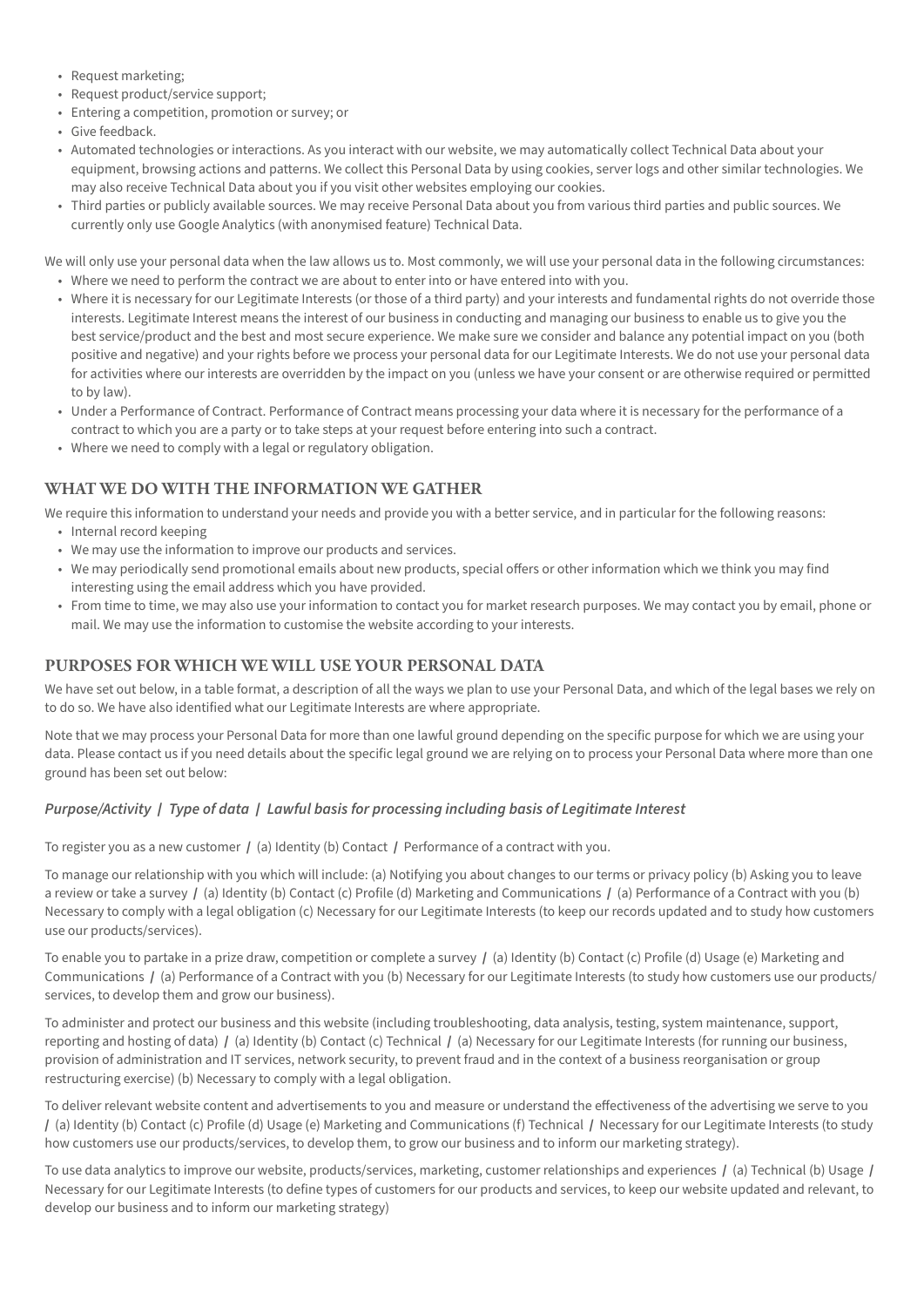#### *Cookie – Universal Analytics (latest version)* **/** *What we use them for*

**\_ga /** This is used by Analytics to calculate visitors, session, campaign data, etc. Expiration time is set to two (2) years and it resets each time when a visitor hits a page. No personal information or data is stored. Used to distinguish users. This cookie enables us to estimate our audience size and usage pattern. See weblink here: **<https://developers.google.com/analytics/devguides/collection/analyticsjs/cookie-usage>**

**\_gat /** Described by Google as "Used to throttle request rate" (no more information is available about this cookie). Expires in ten (10) minutes. This cookie enables us to limit the number of times information is recorded. See weblink here: **[https://developers.google.com/analytics/](https://developers.google.com/analytics/devguides/collection/analyticsjs/cookie-usage) [devguides/collection/analyticsjs/cookie-usage](https://developers.google.com/analytics/devguides/collection/analyticsjs/cookie-usage)**

**\_gid /** This is used to distinguish users but has a 24 hours expiration time. See weblink here: **[https://developers.google.com/analytics/](https://developers.google.com/analytics/devguides/collection/analyticsjs/cookie-usage) [devguides/collection/analyticsjs/cookie-usag](https://developers.google.com/analytics/devguides/collection/analyticsjs/cookie-usage)**e

Third-party cookies **/** What their cookies are used for:

Google **/** We use Google Maps to show our location. Googles privacy policy: **<https://policies.google.com/privacy?hl=en&gl=uk>**

Social Tools **/** We take advantage of social networks and like to share our content with friends across these networks, such as twitter, you may receive cookies from these websites. We are not in control of these third-party cookies, if you'd like to learn more about them – visit their websites.

Facebook – **<https://www.facebook.com/privacy/explanation>** Twitter – **<https://twitter.com/en/privacy>** YouTube – **<https://www.youtube.com/static?gl=GB&template=terms>**

## **SECURITY**

We are committed to ensuring that your information is secure. In order to prevent unauthorised access or disclosure, we have put in place suitable physical, electronic and managerial procedures to safeguard and secure the information we collect online.

## **HOW WE USE COOKIES**

A cookie is a small file which asks permission to be placed on your computer's hard drive. Once you agree, the file is added and the cookie helps analyse web traffic or lets you know when you visit a particular site. Cookies allow web applications to respond to you as an individual. The web application can tailor its operations to your needs, likes and dislikes by gathering and remembering information about your preferences. We use traffic log cookies to identify which pages are being used. This helps us analyse data about web page traffic and improve our website in order to tailor it to customer needs. We only use this information for statistical analysis purposes and then the data is removed from the system. Overall, cookies help us provide you with a better website, by enabling us to monitor which pages you find useful and which you do not. A cookie in no way gives us access to your computer or any information about you, other than the data you choose to share with us. You can choose to accept or decline cookies. Most web browsers automatically accept cookies, but you can modify your browser setting to decline cookies if you prefer. This may prevent you from taking full advantage of the website however.

## **LINKS TO OTHER WEBSITES**

Our website may contain links to other third party websites of interest. However, once you have used these links to leave our website, you should note that we do not have any control over that other third party websites. Therefore, we cannot be responsible for the protection and privacy of any information which you provide whilst visiting such sites and such websites are not governed by this privacy statement. You should exercise caution and look at the privacy statement applicable to the website in question We do not control these third-party websites and are not liable for their privacy policies. When you leave our website, we encourage you to read the privacy policy of every website you visit.

## **COOKIES USED ON OUR WEBSITES**

#### **How to manage cookies**

Our cookies do not store financial information, or information which is capable of directly identifying you (such as your name or address). Cookies simply allow our website to retrieve this information in order to personalise and improve your experience of our website. However, if you wish to restrict, block or delete cookies provided by our site – or any other website – you can use your browser to do this. Each browser is different so check the 'Help' menu of your particular browser to learn how to change your cookie preferences, or use the following weblinks:

#### **Microsoft Internet Explorer**

Help: **<https://support.microsoft.com/?ln=en-gb>** How to manage cookies in IE 11: **<https://support.microsoft.com/en-us/help/17442/windows-internet-explorer-delete-manage-cookies>**

#### **Mozilla Firefox**

Help: **<https://support.mozilla.org/en-US/home?as=u>** Cookies: **<https://support.mozilla.org/en-US/kb/Cookies?s=manage+cookies&r=0&e=es&as=s>**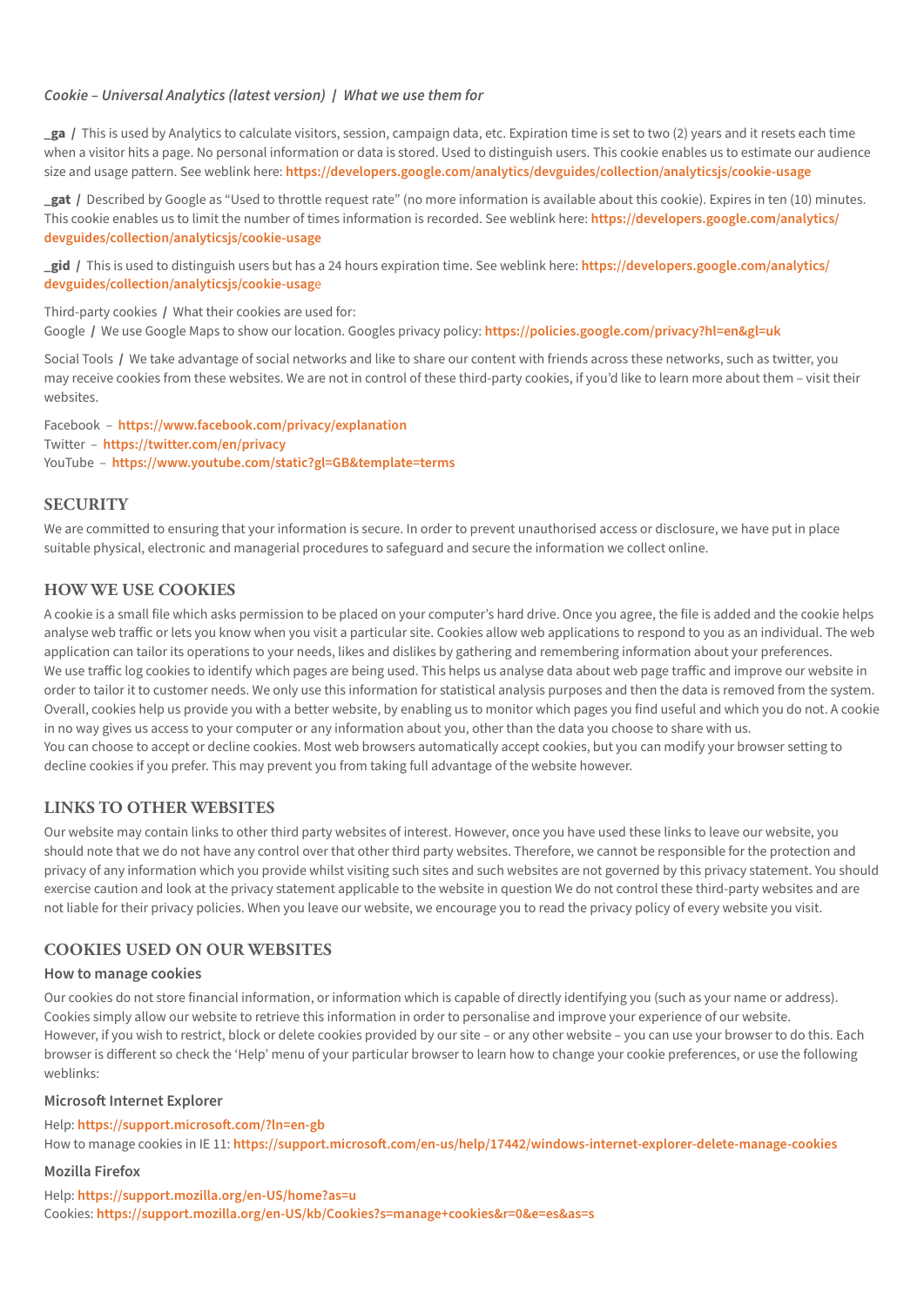#### **Google Chrome**

Help: **<https://support.google.com/chrome/?hl=en-GB>** Manage Cookies: **<https://support.google.com/chrome/bin/answer.py?hl=en-GB&answer=95647>**

#### **Google Analytics**

Our analytics partner also provides the ability for users to opt-out using the following link: **<https://tools.google.com/dlpage/gaoptout>** Please bear in mind that if you do this, certain personalised features of this website and others cannot be provided to you. If you wish to learn more about cookies in general and how to manage them, visit **<https://www.aboutcookies.org>**

#### **Third Party Cookies**

To help improve your experience of our site we use content from other sites to help users and improve usability for example Google Maps for store locators. We also use social sites such as Facebook and Twitter to allow businesses to communicate with their clients along with analytics to help improve user experience. We do not control these social media websites and we suggest you read their cookie policy to see which ones they use and how to manage them.

## **CONTROLLING YOUR PERSONAL INFORMATION**

You may choose to restrict the collection or use of your personal information in the following ways:

- • Whenever you are asked to fill in a form on the website, look for the box that you can click to indicate that you do not want the information to be used by anybody for direct marketing purposes.
- • If you have previously agreed to us using your personal information for direct marketing purposes, you may change your mind at any time and can contact us to let us know.

We will get your express opt-in consent before we share your personal data with any company outside the Brunton Publications group of companies for marketing purposes.

## **OPTING OUT**

You can ask us to stop sending you marketing messages at any time by following the opt-out links on any marketing message sent to you. Where you opt out of receiving these marketing messages, this will not apply to personal data provided to us as a result of a product/service purchase, warranty registration, product/service experience or other transactions.

## **CHANGE OF PURPOSE**

We will only use your personal data for the purposes for which we collected it, unless we reasonably consider that we need to use it for another reason and that reason is compatible with the original purpose. If you wish to get an explanation as to how the processing for the new purpose is compatible with the original purpose, please contact us.

If we need to use your personal data for an unrelated purpose, we will notify you and we will explain the legal basis which allows us to do so. Please note that we may process your personal data without your knowledge or consent, in compliance with the above rules, where this is required or permitted by law.

## **DISCLOSURES OF YOUR PERSONAL DATA**

We may have to share your personal data with the parties set out below for the purposes set out in the table above.

**Internal Third Parties.** Other companies in our group acting as joint controllers or processors and that provide IT and system administration services and undertake reporting.

**External Third Parties.** Including service providers acting as processors or hosts who provide IT and system administration services and service agents for support and delivery companies for the transportation of products.

**Professional advisers** acting as processors or joint controllers including solicitors, barristers, bankers, auditors and insurers based in the United Kingdom or EEA who provide consultancy, banking, legal, insurance and accounting services.

**HM Revenue & Customs**, regulators and other authorities acting as processors or joint controllers based in the United Kingdom who require reporting of processing activities in certain circumstances.

**Government Agencies** for example for fraud or illegal activities.

**Third parties** to whom we may choose to sell, transfer, or merge parts or all of our business or our assets. Alternatively, we may seek to acquire other businesses or merge with them. If a change happens to our business, then the new owners may use your personal data in the same way as set out in this Privacy Policy.

We require all third parties to respect the security of your personal data and to treat it in accordance with the law. We do not allow our thirdparty service providers to use your personal data for their own purposes and only permit them to process your personal data for specified purposes and in accordance with our instructions.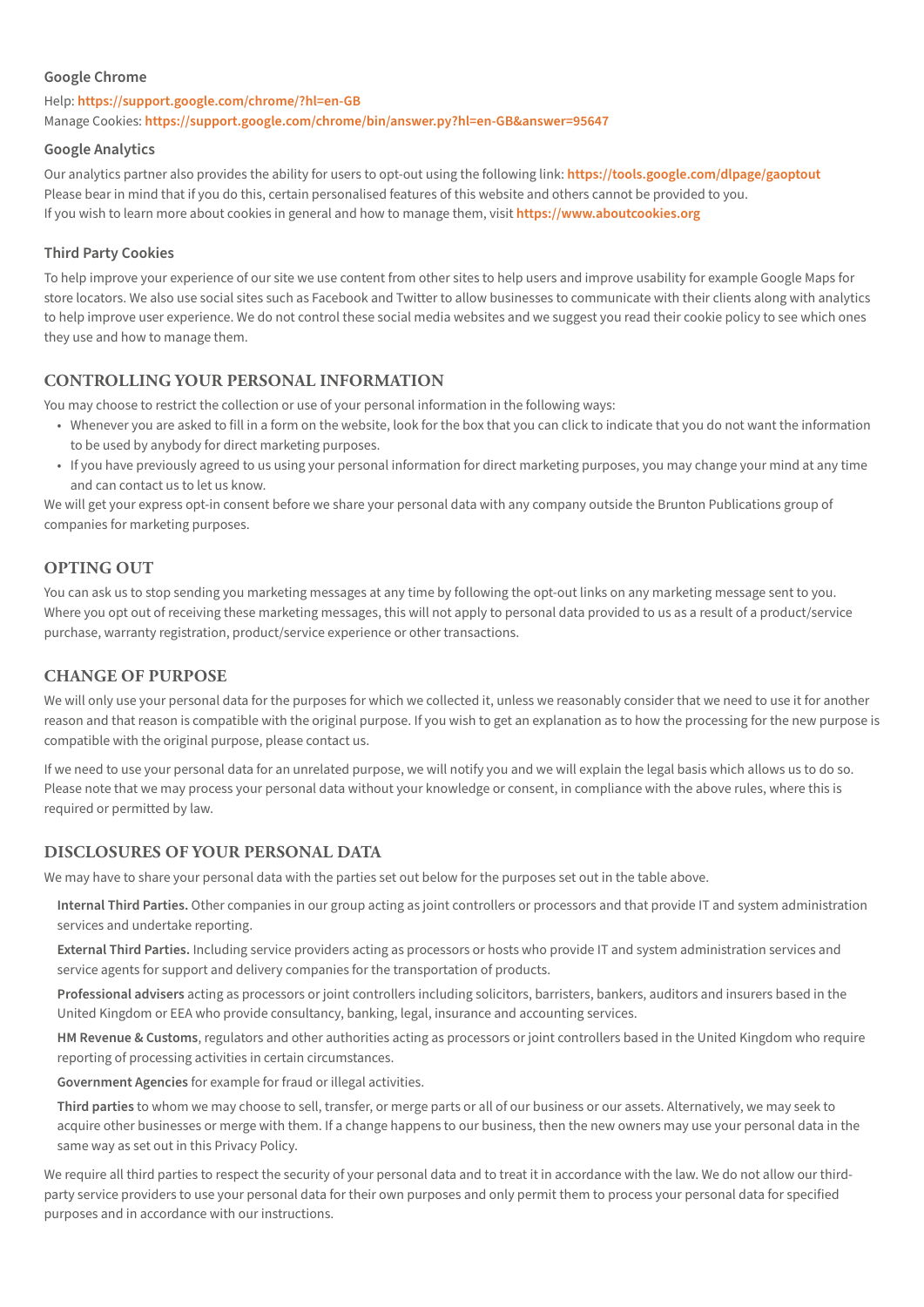## **DATA RETENTION**

How long will you use my personal data for?

We will only retain your personal data for as long as necessary to fulfil the purposes we collected it for, including for the purposes of satisfying any legal, accounting, or reporting requirements.

To determine the appropriate retention period for personal data, we consider the amount, nature, and sensitivity of the personal data, the potential risk of harm from unauthorised use or disclosure of your personal data, the purposes for which we process your personal data and whether we can achieve those purposes through other means, and the applicable legal requirements.

By law we have to keep basic information about our customers (including Contact, Identity, Financial and Transaction Data) for six (6) years after they cease being customers for tax purposes.

In some circumstances, you can ask us to delete your data: see "Request erasure of your personal data", below for further information. In some circumstances, we may anonymise your personal data (so that it can no longer be associated with you) for research or statistical purposes in which case we may use this information indefinitely without further notice to you.

## **INTERNATIONAL TRANSFERS**

We will only transfer your personal data to countries that have been deemed to provide an adequate level of protection for personal data by the European Commission. For further details, see European Commission: Adequacy of the protection of personal data in non-EU countries. Where we use certain service providers, we may use specific contracts approved by the European Commission which give personal data the same protection it has in Europe. For further details, see European Commission: Model contracts for the transfer of personal data to third countries.

Where we use, providers based in the US, we may transfer data to them if they are part of the Privacy Shield which requires them to provide similar protection to personal data shared between the Europe and the US. For further details, see European Commission: EU-US Privacy Shield. Please contact us if you want further information on the specific mechanism used by us when transferring your personal data out of the EEA.

## **YOUR LEGAL RIGHTS**

Under certain circumstances, you have rights under data protection laws in relation to your personal data as listed below:

- • Request access to your personal data (commonly known as a "data subject access request"). This enables you to receive a copy of the personal data we hold about you and to check that we are lawfully processing it.
- • Request correction of the personal data that we hold about you. This enables you to have any incomplete or inaccurate data we hold about you corrected, though we may need to verify the accuracy of the new data you provide to us.
- Request erasure of your personal data. This enables you to ask us to delete or remove personal data where there is no good reason for us continuing to process it.
- Object to processing of your personal data where we are relying on a Legitimate Interest (or those of a third party) and there is something about your situation which makes you want to object to processing on this ground as you feel it impacts on your fundamental rights and freedoms.
- • Request restriction of processing of your personal data. This enables you to ask us to suspend the processing of your personal data in the following scenarios: (a) if you want us to establish the data's accuracy; (b) where our use of the data is unlawful but you do not want us to erase it; (c) where you need us to hold the data even if we no longer require it as you need it to establish, exercise or defend legal claims; or (d) you have objected to our use of your data but we need to verify whether we have overriding legitimate grounds to use it.
- • Request the transfer of your personal data to you or to a third party. We will provide to you, or a third party you have chosen, your personal data in a structured, commonly used, machine-readable format. Note that this right only applies to automated information which you initially provided consent for us to use or where we used the information to perform a contract with you.
- • Withdraw consent at any time where we are relying on consent to process your personal data. However, this will not affect the lawfulness of any processing carried out before you withdraw your consent. If you withdraw your consent, we may not be able to provide certain services to you. We will advise you if this is the case at the time you withdraw your consent.

Please email us on **[enquiries@alliancepublishingpress.com](mailto:enquiries@alliancepublishingpress.com)** if you wish to exercise any of these rights.

## **NO FEE USUALLY REQUIRED**

You will not have to pay a fee to access your personal data (or to exercise any of the other rights). However, we may charge a reasonable fee if your request is clearly unfounded, repetitive or excessive. Alternatively, we may refuse to comply with your request in these circumstances.

## **WHAT WE MAY NEED FROM YOU**

We may need to request specific information from you to help us confirm your identity and ensure your right to access your personal data (or to exercise any of your other rights). This is a security measure to ensure that personal data is not disclosed to any person who has no right to receive it. We may also contact you to ask you for further information in relation to your request to speed up our response.

## **TIME LIMIT TO RESPOND**

We try to respond to all legitimate requests within thirty (30) calendar days from the date of receipt of your request. Occasionally it may take us longer, if your request is particularly complex or you have made a number of requests. In this case, we will notify you and keep you updated.